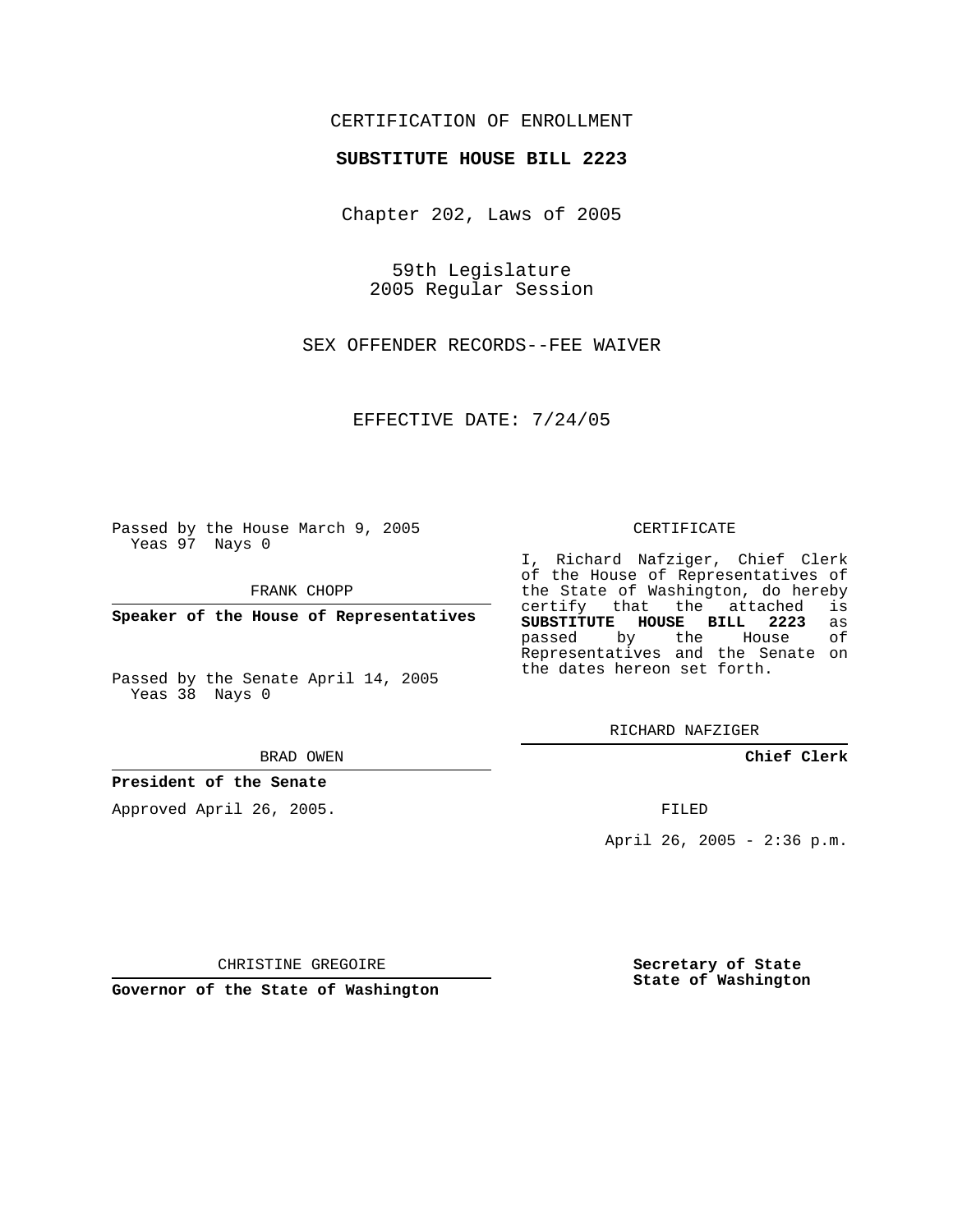# **SUBSTITUTE HOUSE BILL 2223** \_\_\_\_\_\_\_\_\_\_\_\_\_\_\_\_\_\_\_\_\_\_\_\_\_\_\_\_\_\_\_\_\_\_\_\_\_\_\_\_\_\_\_\_\_

\_\_\_\_\_\_\_\_\_\_\_\_\_\_\_\_\_\_\_\_\_\_\_\_\_\_\_\_\_\_\_\_\_\_\_\_\_\_\_\_\_\_\_\_\_

Passed Legislature - 2005 Regular Session

## **State of Washington 59th Legislature 2005 Regular Session**

**By** House Committee on Criminal Justice & Corrections (originally sponsored by Representative O'Brien)

READ FIRST TIME 03/03/05.

 AN ACT Relating to fees charged to law enforcement agencies for certified copies of records concerning sex offenders; and amending RCW 36.18.016.

BE IT ENACTED BY THE LEGISLATURE OF THE STATE OF WASHINGTON:

 **Sec. 1.** RCW 36.18.016 and 2002 c 338 s 2 are each amended to read as follows:

 (1) Revenue collected under this section is not subject to division under RCW 36.18.025 or 27.24.070.

 (2) For the filing of a petition for modification of a decree of dissolution or paternity, within the same case as the original action, a fee of twenty dollars must be paid.

 (3)(a) The party making a demand for a jury of six in a civil action shall pay, at the time, a fee of one hundred twenty-five dollars; if the demand is for a jury of twelve, a fee of two hundred fifty dollars. If, after the party demands a jury of six and pays the required fee, any other party to the action requests a jury of twelve, an additional one hundred twenty-five dollar fee will be required of the party demanding the increased number of jurors.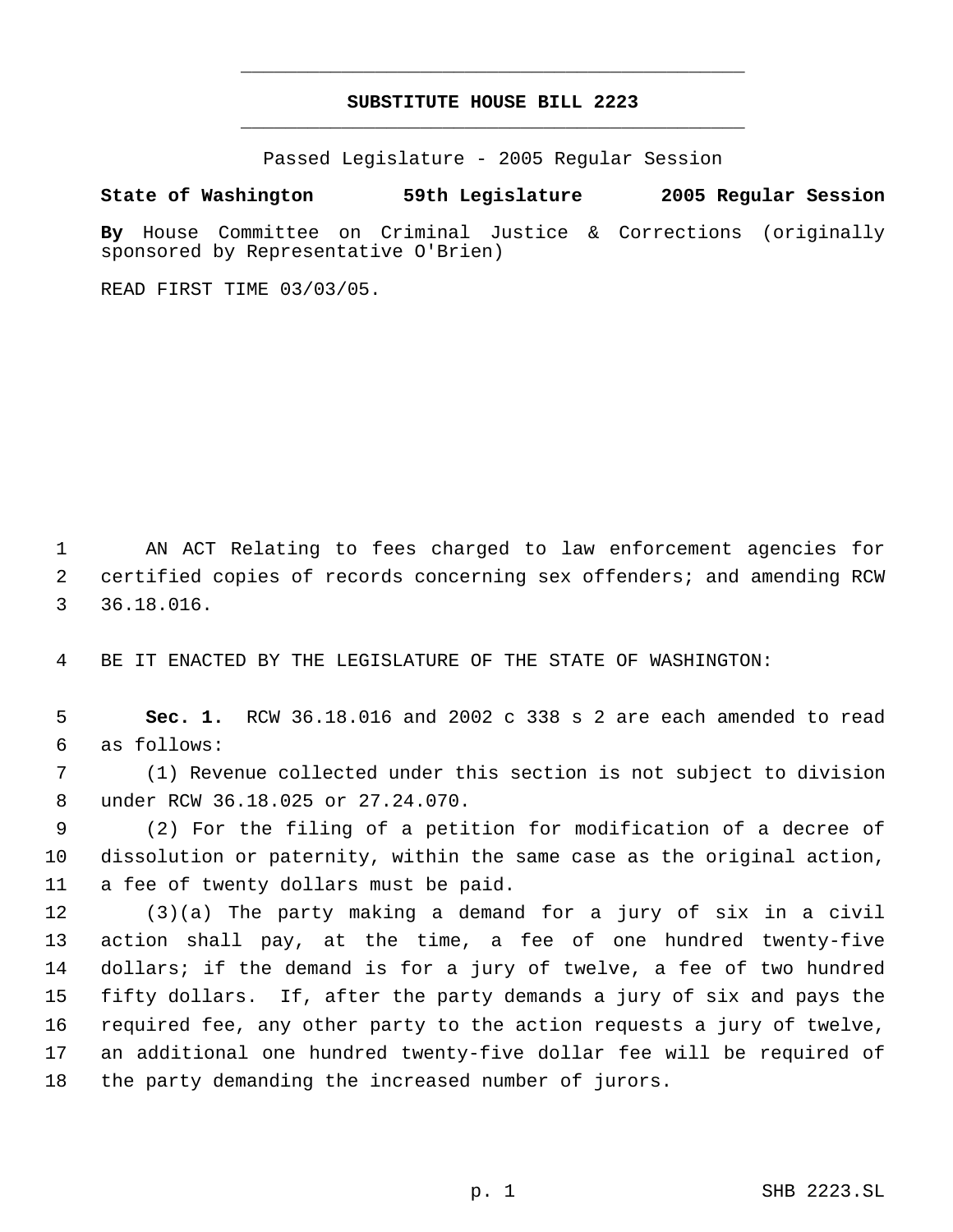(b) Upon conviction in criminal cases a jury demand charge of fifty dollars for a jury of six, or one hundred dollars for a jury of twelve may be imposed as costs under RCW 10.46.190.

 (4) For preparing, transcribing, or certifying an instrument on file or of record in the clerk's office, with or without seal, for the first page or portion of the first page, a fee of two dollars, and for each additional page or portion of a page, a fee of one dollar must be charged. For authenticating or exemplifying an instrument, a fee of one dollar for each additional seal affixed must be charged.

 (5) For executing a certificate, with or without a seal, a fee of two dollars must be charged.

 (6) For a garnishee defendant named in an affidavit for garnishment and for a writ of attachment, a fee of twenty dollars must be charged.

 (7) For approving a bond, including justification on the bond, in other than civil actions and probate proceedings, a fee of two dollars must be charged.

 (8) For the issuance of a certificate of qualification and a certified copy of letters of administration, letters testamentary, or letters of guardianship, there must be a fee of two dollars.

 (9) For the preparation of a passport application, the clerk may collect an execution fee as authorized by the federal government.

 (10) For clerk's services such as processing ex parte orders, performing historical searches, compiling statistical reports, and conducting exceptional record searches, the clerk may collect a fee not to exceed twenty dollars per hour or portion of an hour.

 (11) For duplicated recordings of court's proceedings there must be a fee of ten dollars for each audio tape and twenty-five dollars for each video tape.

 (12) For the filing of oaths and affirmations under chapter 5.28 RCW, a fee of twenty dollars must be charged.

 (13) For filing a disclaimer of interest under RCW 11.86.031(4), a fee of two dollars must be charged.

 (14) For registration of land titles, Torrens Act, under RCW 65.12.780, a fee of five dollars must be charged.

 (15) For the issuance of extension of judgment under RCW 6.17.020 and chapter 9.94A RCW, a fee of one hundred ten dollars must be charged.